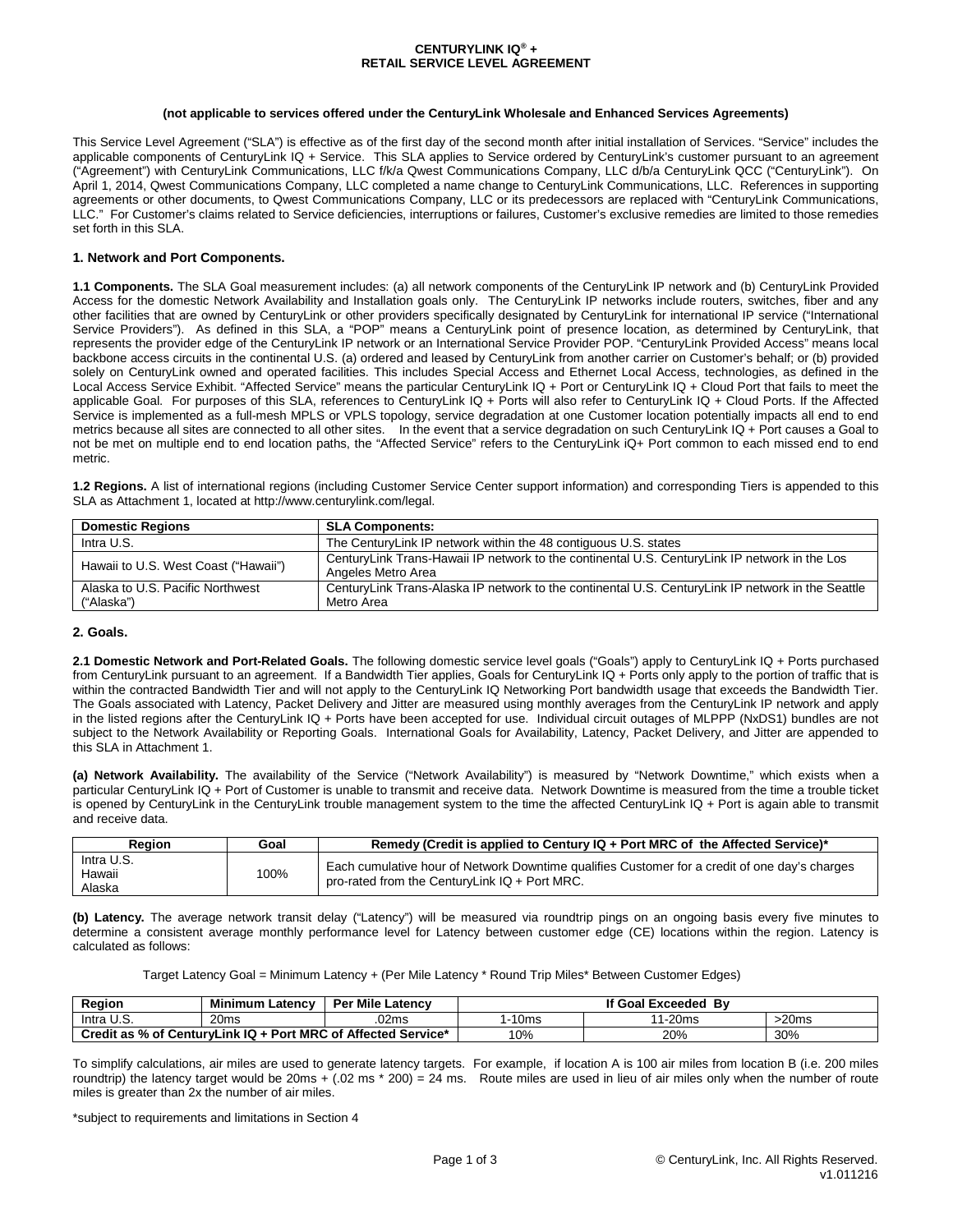### **CENTURYLINK IQ® + RETAIL SERVICE LEVEL AGREEMENT**

**(c) Packet Delivery.** Packet Delivery will be measured on an ongoing basis every five minutes to determine a consistent average monthly performance level for packets actually delivered between the POPs.

| Reaion     | Goal   | Remedy (Credit is applied as a % of the Century $IQ + Port MRC$ for the Affected Service)* |                      |                         |  |
|------------|--------|--------------------------------------------------------------------------------------------|----------------------|-------------------------|--|
| Intra U.S. |        |                                                                                            |                      |                         |  |
| Hawaii     | 99.90% | $99.01\% - 99.89\% = 10\%$                                                                 | $90\% - 99\% = 25\%$ | Less than $90\% = 50\%$ |  |
| Alaska     |        |                                                                                            |                      |                         |  |

**(d) Jitter.** Jitter is a measurement of the interpacket delay variance and packet loss in the CenturyLink IP network, which is measured by generating synthetic user datagram protocol (UDP) traffic.

| Reaion           | Goal | Remedy (Credit is applied as a % of the Century $IQ + Port MRC$ for the Affected Service)* |                    |                                    |  |
|------------------|------|--------------------------------------------------------------------------------------------|--------------------|------------------------------------|--|
| Intra U.S.       | 2 ms | $2.1 - 3$ ms = 10%                                                                         | $3.1 - 4$ ms = 25% | Greater than $4 \text{ ms} = 50\%$ |  |
| Hawaii<br>Alaska | 4 ms | $4.1 - 5$ ms = 10%                                                                         | $5.1 - 6$ ms = 25% | Greater than 6 ms = $50\%$         |  |

**(e) Reporting.** The Reporting Goal is measured from the time a Network Downtime trouble ticket is opened to the time CenturyLink reports the Network Downtime to Customer by the agreed upon notification method. This Goal does not apply to Ports that use Ethernet Local Access.

| Region     | Goal       | Remedy (Credit is applied to Century $IQ + Port MRC$ of the Affected Service)*            |
|------------|------------|-------------------------------------------------------------------------------------------|
| Intra U.S. |            | Each failure to meet the Goal qualifies Customer for a credit of one day's charges pro-   |
| Hawaii     | 10 minutes | rated from the Century Link $IQ + Port MRC$ , at a maximum of one such credit accrued per |
| Alaska     |            | day                                                                                       |

**(f) Installation.** The Installation Goal measures the installation times for CenturyLink Provided Access ordered in conjunction with CenturyLink IQ + Ports only. The Installation Goal only applies if there are existing CenturyLink facilities in the location that supports the Affected Service. Installation is measured from the date CenturyLink Engineering accepts the CenturyLink Provided Access order. If Customer has a designated Key Port, the applicable Installation Goal shown below will apply to that Key Port, and the installation of related non-Key Ports will occur the later of: (i) within 10 business days after that Key Port's Start of Service Date; or (ii) within the normal Installation Goal for that Port, as measured from the date CenturyLink Engineering accepts the order. If no Key Port is designated, CenturyLink will follow normal installation intervals without special sequencing.

| Region     | Goal                         |                  | Remedy (Credit is applied to Century IQ + Port MRC of the Affected Service)*                                                                                                      |
|------------|------------------------------|------------------|-----------------------------------------------------------------------------------------------------------------------------------------------------------------------------------|
|            | $DS-1$                       | 22 business days |                                                                                                                                                                                   |
| Intra U.S. | $DS-3$<br>$OC-3$<br>OC-12    | 33 business days | Each failure to meet the Goal qualifies Customer for a credit of one day's charges pro-<br>rated from the CenturyLink IQ + Port MRC for each day beyond the applicable Goal until |
|            | Ethernet $10 -$<br>1000 Mbps | 66 business days | the Century Link Provided Access is installed, for a maximum of 15 days' charges.                                                                                                 |
| Hawaii     | <b>DS-1</b>                  | 22 business days | Each failure to meet the Goal qualifies Customer for a credit of one day's charges pro-                                                                                           |
| Alaska     | $DS-3$<br>$OC-3$<br>OC-12    | 43 business days | rated from the CenturyLink IQ + Port MRC for each day beyond the applicable Goal until<br>the CenturyLink Provided Access is installed, for a maximum of 15 days' charges.        |

# **3. Maintenance.**

**3.1 Network Normal Maintenance.** "Normal Maintenance" means upgrades of hardware or software or upgrades to increase capacity. Normal Maintenance may temporarily degrade the quality of the Service, including possible outages. "Local Time" means the local time in the time zone in which an Affected Service is located. CenturyLink may change the maintenance window times upon posting to the website or other notice to Customer. CenturyLink will undertake Normal Maintenance during the hours and upon the prior notice time period stated below. International Maintenance hours are located in Attachment 1 to this SLA.

| Region | <b>Normal Maintenance Hours</b>                                                              | <b>Prior Notice</b> |
|--------|----------------------------------------------------------------------------------------------|---------------------|
| Intra  |                                                                                              |                     |
| U.S.   | Sunday, Tuesday, and Thursday mornings between the hours of 12:00 midnight and 6:00 AM Local | 10 business days    |
| Hawaii | Time                                                                                         |                     |
| Alaska |                                                                                              |                     |

**3.2 Network Urgent Maintenance.** "Urgent Maintenance" means efforts to correct network conditions that are likely to cause a material Service outage and that require immediate action. Urgent Maintenance may degrade the quality of the Services, including possible outages. Such effects related to Urgent Maintenance will entitle Customer to service credits as set forth in this SLA. CenturyLink may undertake Urgent Maintenance at any time deemed necessary and will provide notice of Urgent Maintenance to Customer as soon as is commercially practicable under the circumstances.

\*subject to requirements and limitations in Section 4